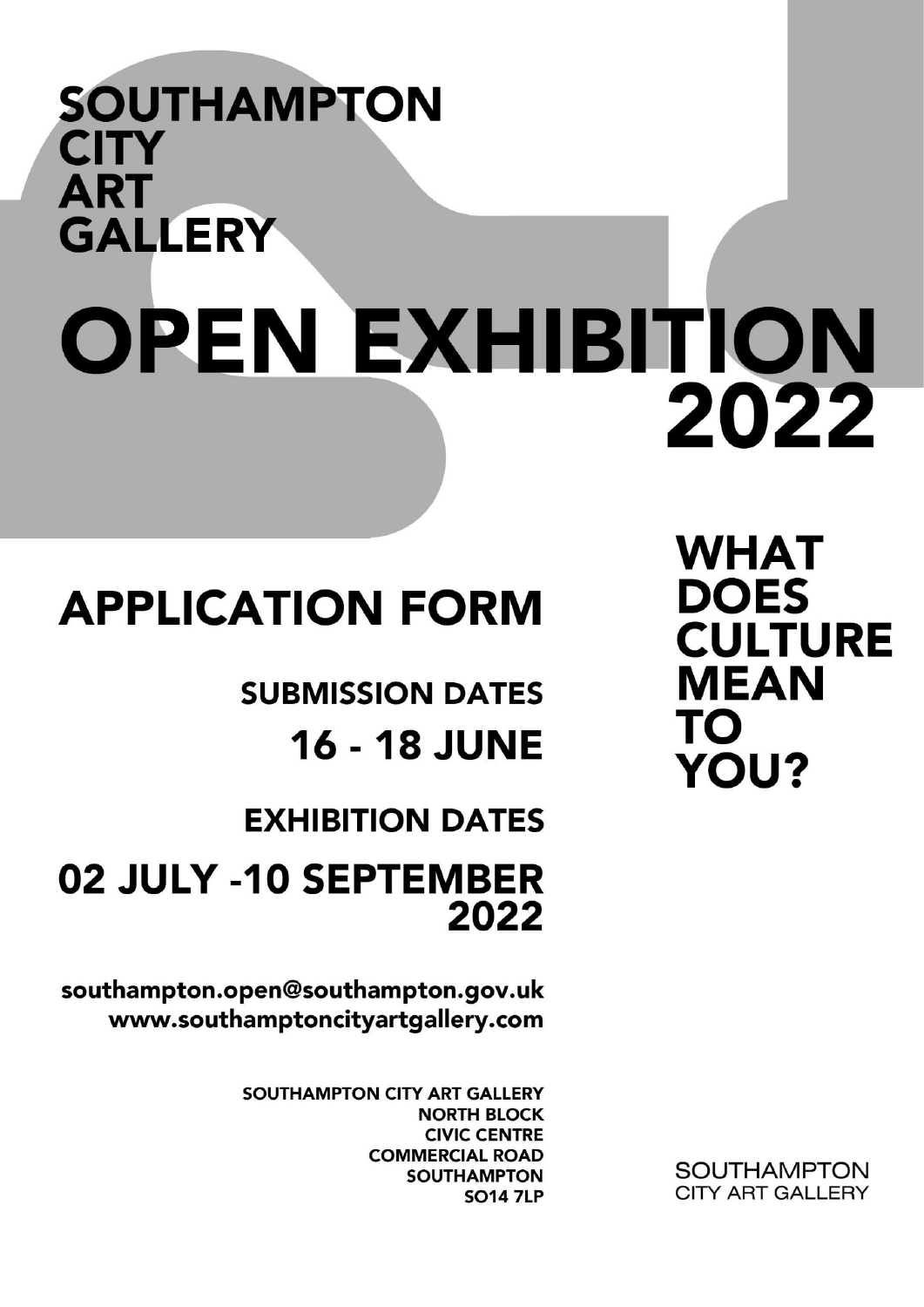## Entry Information

All residents of Hampshire, Isle of Wight, Wiltshire and Dorset are invited to submit their artwork for the City Art Gallery's biennial 'open exhibition'. As Southampton is bidding to become UK City of Culture in 2025, we want to explore and celebrate what culture means to everyone across the region in all its vibrant and diverse forms. We are inviting artists to respond to the question **'What does culture mean to you?'**

Everyone's culture is unique to them, and it can mean many different things to different people. It might be playing or watching sport, singing, music or dance. It might involve books, paintings, theatre or television. It might be different histories, religion or spirituality, or the food we love or our sense of fashion and what we wear. It can be about the special or our everyday lives. There is no right or wrong way to enjoy culture – it belongs to everybody and it is constantly evolving and changing.

Entrants are encouraged to consider the theme as creatively and widely as possible and can submit work in both 2-D and 3-D form in any medium. The successful artists will have their work exhibited at Southampton City Art Gallery from **2 July – 10 September 2022**.

#### **Submission Dates**

Deliver artwork to Southampton City Art Gallery on the following dates and times:

**Thursday 16 June** 11am-2pm **Friday 17 June** 10am-1pm **Saturday 18 June** 11am – 4pm

#### **Cost of Entry**

There is no charge to enter this year's open exhibition.

#### **Prizes**

The overall competition winner will receive the opportunity to show their work in a future solo exhibition at Southampton City Art Gallery.

Prizes for individual disciplines will also be awarded, including a prize for drawing, painting, photography, and sculpture. For a full list of prizes please refer to our website. All winners will be announced at the Private View on **Saturday 2 July.**

#### **Judging and Results**

Submissions are reviewed by a panel of judges to ensure the widest range and quality of work is displayed. The judges will select the work based on the skill, inventiveness and originality of the artist's response to the theme.

Unfortunately, due to the number of submissions, feedback for individual unsuccessful applications will not be provided and correspondence will not be entered into after the judging day.

All entrants will be notified by email if their submission/s have been successful by **5pm on Wednesday 22 June**.

All unselected works must be collected from the Gallery on **Friday 24 June** or **Saturday 25 June (10am–3pm).**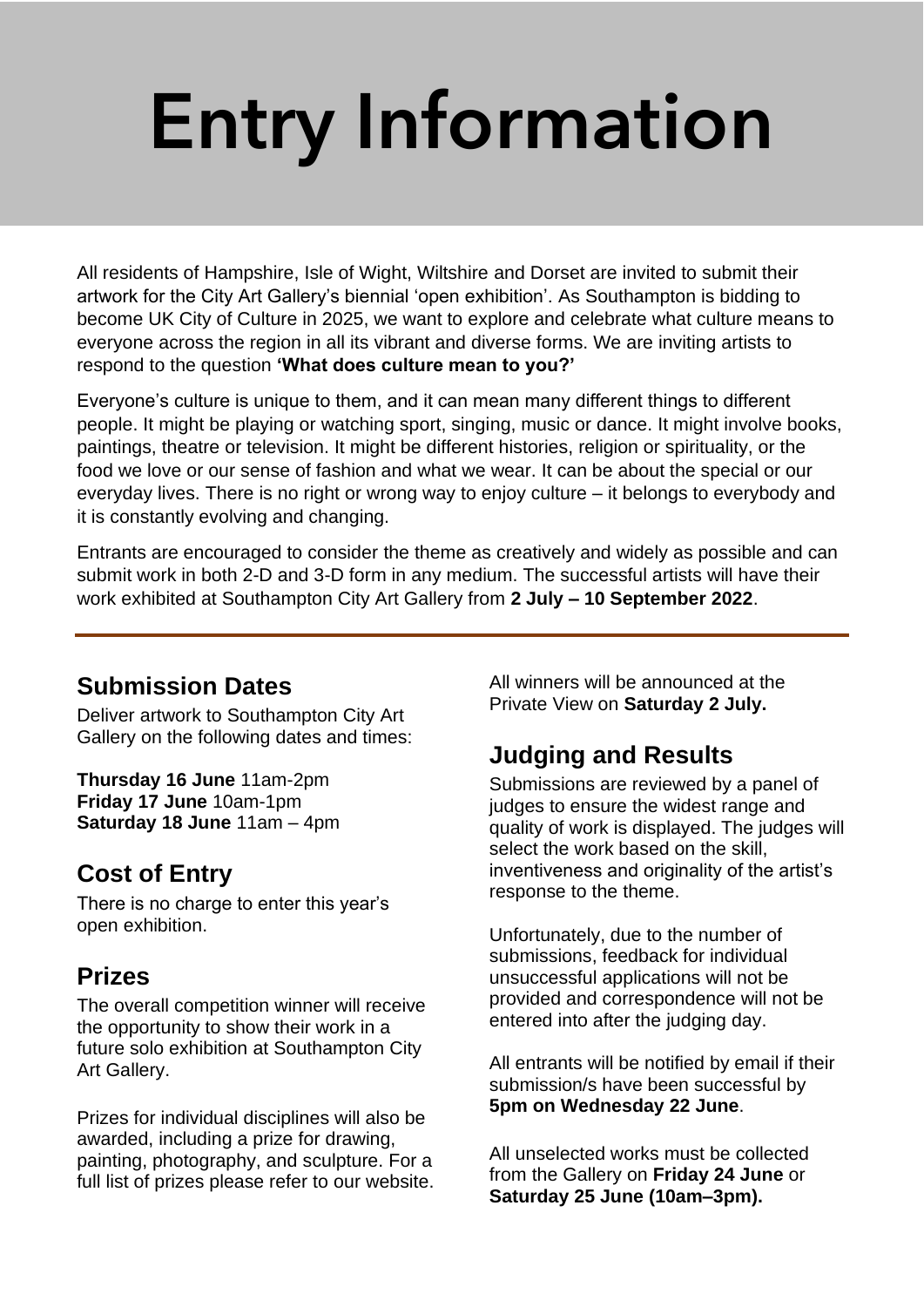# Entry Requirements

#### **Wall Fixings**

Work that is intended to be attached to the wall must be supplied with at least two mirror plates attached to the reverse of the work and centred, as shown. The mirror plates should be strong enough to support the full weight of the work when attached to the wall. If heavy, a third mirror plate should be added to the bottom centre of the frame. Wall-based work supplied without mirror plates will not be accepted.



#### **Labelling**

All submissions must be clearly marked on the back top left hand corner or underside with the artist / maker's name, address, day-time telephone number and the title of the work. Please also allow space for a reference number to be added.

Example label and positioning:

| <b>Open Exhibition Label</b>                                                                            |   |                                                                                                                                         |  |
|---------------------------------------------------------------------------------------------------------|---|-----------------------------------------------------------------------------------------------------------------------------------------|--|
| Artist's name:<br>Artist's Address:<br>Day time telephone number:<br>Title of artwork:<br>Reference No: | ∩ | <b>Open Exhibition Label</b><br>Artist's name:<br>Artist's Address:<br>Day time telephone number:<br>Title of artwork:<br>Reference No: |  |

#### **Format of Artwork**

Submitted works must not exceed one metre or 39" (1m) in any dimension (including frame).

Video and sound work will need to be supplied in Mpeg4/ Windows media file format.

Three-Dimensional work must not weigh more than 30kg and should be easily portable. Artists should provide display instructions where necessary.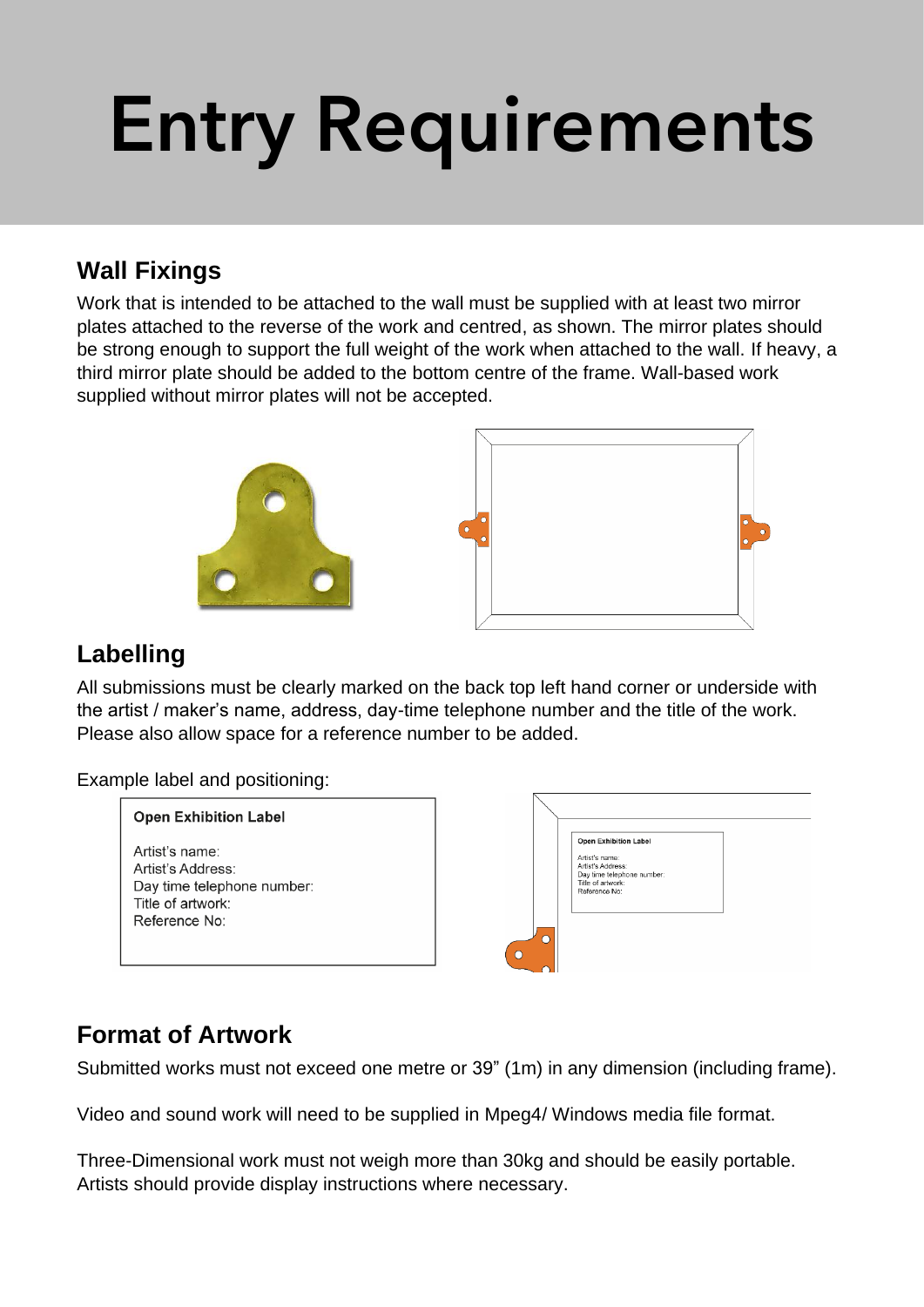# Terms of Submission

#### **Eligibility**

The artist / maker must live or work in Dorset, Wiltshire or Hampshire (including Isle of Wight).

Employees of Southampton City Council's Cultural Service may not submit work to the Open Exhibition.

#### **Sales and Payment**

Sales are administered by Southampton City Art Gallery, with a 30% commission fee (plus VAT) on all work sold. For example:

| Artist's Price | Commission | VAT | Sale Price in Exhibition |
|----------------|------------|-----|--------------------------|
| £100           | £30        | £6  | £136                     |

Any Artists who do not wish to sell their work can write NFS (not for sale) instead of the price on their application form.

Payment for work sold will be made to the Artist by BACS or cheque, on receipt of invoice, no later than 6 weeks after the close of the exhibition.

#### **Collection**

All unselected works, which are not shown must be collected from the Gallery on **Friday 24th June** (10am – 3pm) or **Saturday 25th June** (10am – 3pm).

The successful entrants will need to collect their unsold work at the close of the exhibition, between **Thursday 15th and Wednesday 16th September** during gallery open hours (10am – 3pm).

Works will not be stored beyond the collection dates specified; any uncollected work will be disposed of.

#### **Insurance**

Southampton City Art Gallery is responsible for all work from when it is submitted to the time it is collected. After collection, Southampton City Art Gallery is no longer responsible for insuring the work.